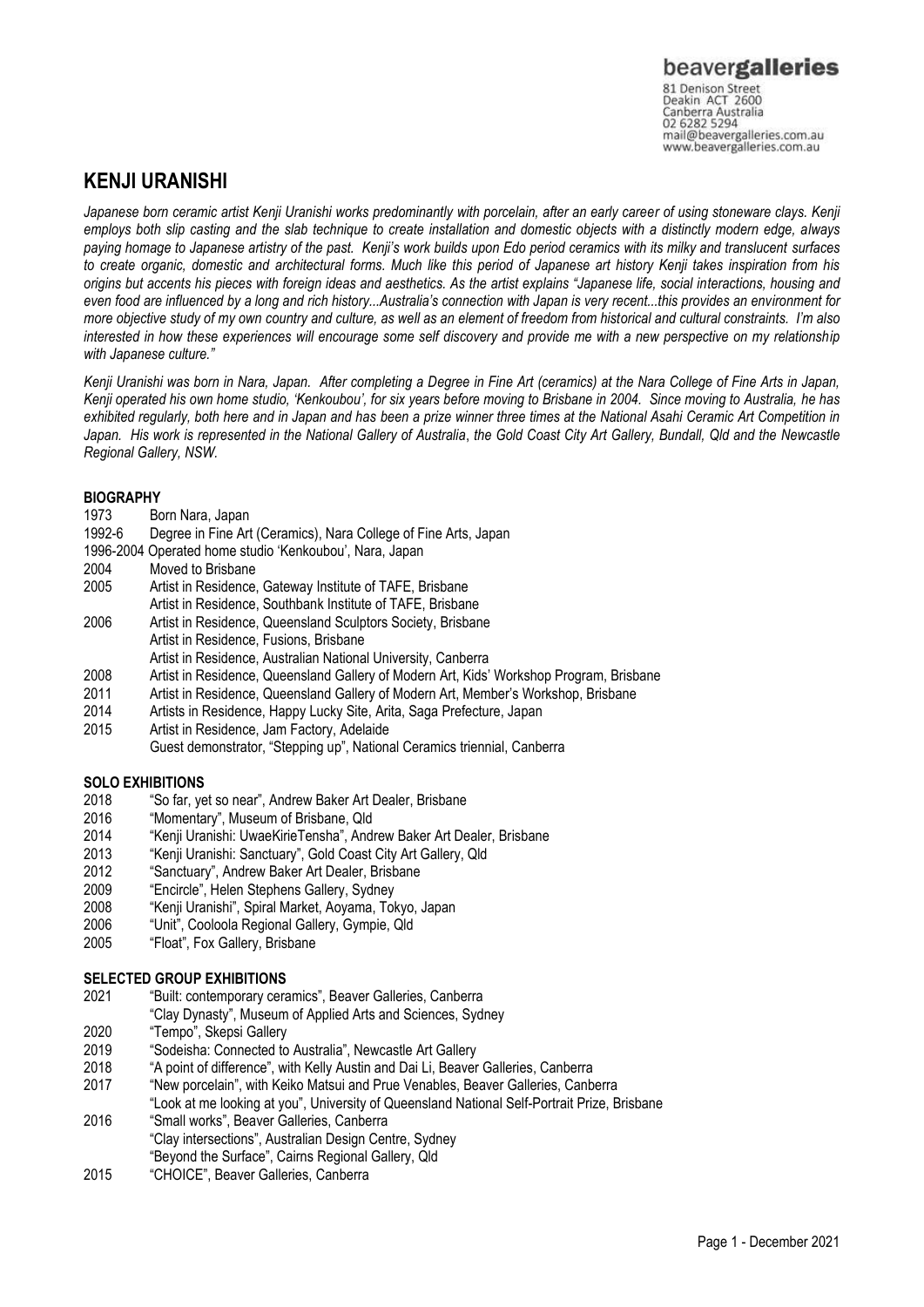## beavergalleries

81 Denison Street<br>Deakin ACT 2600 Canberra Australia 02 6282 5294 mail@beavergalleries.com.au www.beavergalleries.com.au

"Contemporary Clay", Olsen Irwin, Sydney "Interplay – Aesthetic charm, material challenge", Malvern Artists' Society Gallery, Victoria 2012 "Small works", Beaver Galleries, Canberra "Domestic re-newel: a table re-set", Craft ACT, Canberra "Crossed Paths", Beaver Galleries, Canberra 2011 "Enlightenment", Andrew Baker Art Dealer, Brisbane<br>2010 "Teawares", Jam Factory, Adelaide 2010 "Teawares", Jam Factory, Adelaide<br>2009 "Spectral Bequest" Andrew Baker A "Spectral Bequest", Andrew Baker Art Dealer, Brisbane "Little Uns", Pomme Gallery, Mornington, Vic "Pourers Show", Object Gallery, Sydney "White Heat", Manly Art Gallery, NSW 2008 "Cup Show", FormargruppenButikochGalleri, Malmo, Sweden "Collect 2008", Victoria and Albert Museum, London, England 2007 "Ceramics and Glass 2007", Marks and Gardner Gallery, North Tamborine, Qld "Make Art Not War", gallery onetwentyeight, New York, USA "The Jug Show", Helen Stephens Gallery, Sydney 2006 "25th Gold Coast International Ceramic Art Award, Gold Coast City Art Gallery, Qld "Tea Bowls", Sabbia Gallery, Sydney "Forefront", Metro Arts, Brisbane 2005 "Tea Party", Craft Queensland, Brisbane "43rd National Asahi Ceramic Art Competition", Mareui, Aichi, Japan 2004 "Here and There", Fusions Gallery, Brisbane "42nd National Asahi Ceramic Art Competition", Mareui, Aichi, Japan "National Asahi Modern Craft Competition", Hankyu, Osaka, Japan "Shintoucho", Kyoto Municipal Art Gallery, Kyoto, Japan 2003 "Korea and Japan Cultural Exchange Exhibition", Art Space, Osaka Japan "41st National Asahi Ceramic Art Competition", Maruei, Japan 2002 "Shintoucho", Kyoto Municipal Art Gallery, Kyoto, Japan "40th National Asahi Ceramic Art Competition", Maruei, Aichi, Japan

- 2001 "Shintoucho", Kyoto Municipal Art Gallery, Kyoto, Japan
- "39th National Asahi Ceramic Art Competition", Maruei, Aichi, Japan
- 2000 "Shintoucho", Kyoto Municipal Art Gallery, Kyoto, Japan
- 1999 "National Ceramic Art Competition Shigakai", Shigaiki, Japan
	- "37th National Asahi Ceramic Art Competition", Maruei, Aichi, Japan

## **AWARDS / COMMISSIONS**

- 2014 AsiaLink Arts Residency to Arita, Japan
- 2009 Ipswich Courthouse, Watchhouse and Police Station, Qld
- 2005 Prize winner, top four, "43rd National Asahi Ceramic Art Exhibition"
- 2004 Special Selection exhibition, "42nd National Asahi Ceramic Art Exhibition"<br>2003 Prize winner, top ten, "41st National Asahi Ceramic Art Exhibition"
- 2003 Prize winner, top ten, "41st National Asahi Ceramic Art Exhibition"
- 2002 Prize winner, top ten, "40th National Asahi Ceramic Art Exhibition"
- Special selection exhibition, "39th National Asahi Ceramic Art Exhibition"
- 1999 Special selection exhibition, "37th National Asahi Ceramic Art Exhibition"

## **PUBLICATIONS**

- 2021 "Nature and the modern world collide", Kerry-Anne Cousins, *Canberra Times*, 6 December
- 2019 "Sodeisha : Connected to Australia", Newcastle Art Gallery, exhibition publication, Page 45
- 2016 *The Journal of Australian Ceramics*, July
- 2015 "Linkages and Cultural Diversity in International Ceramics", Kerry-Anne Cousins, *Canberra Times*, 18 July
- 2012 "Cross-culture narrative", Kerry-Anne Cousins, *Canberra Times,* 1 June
- 2010 "Moving in and out", Louise Martin-Chew, *The Journal of Australian Ceramics*, November
- 2007 "25th Gold Coast International Ceramic Art Award", Gordon Foulds, *Ceramics Technical*, 1 January
- 2005 "Here and There There and Now: Contemporary ceramic work by Kenji Uranishi", Donna McColm, *The Journal of Australian Ceramics*, Issue 44, 3 November